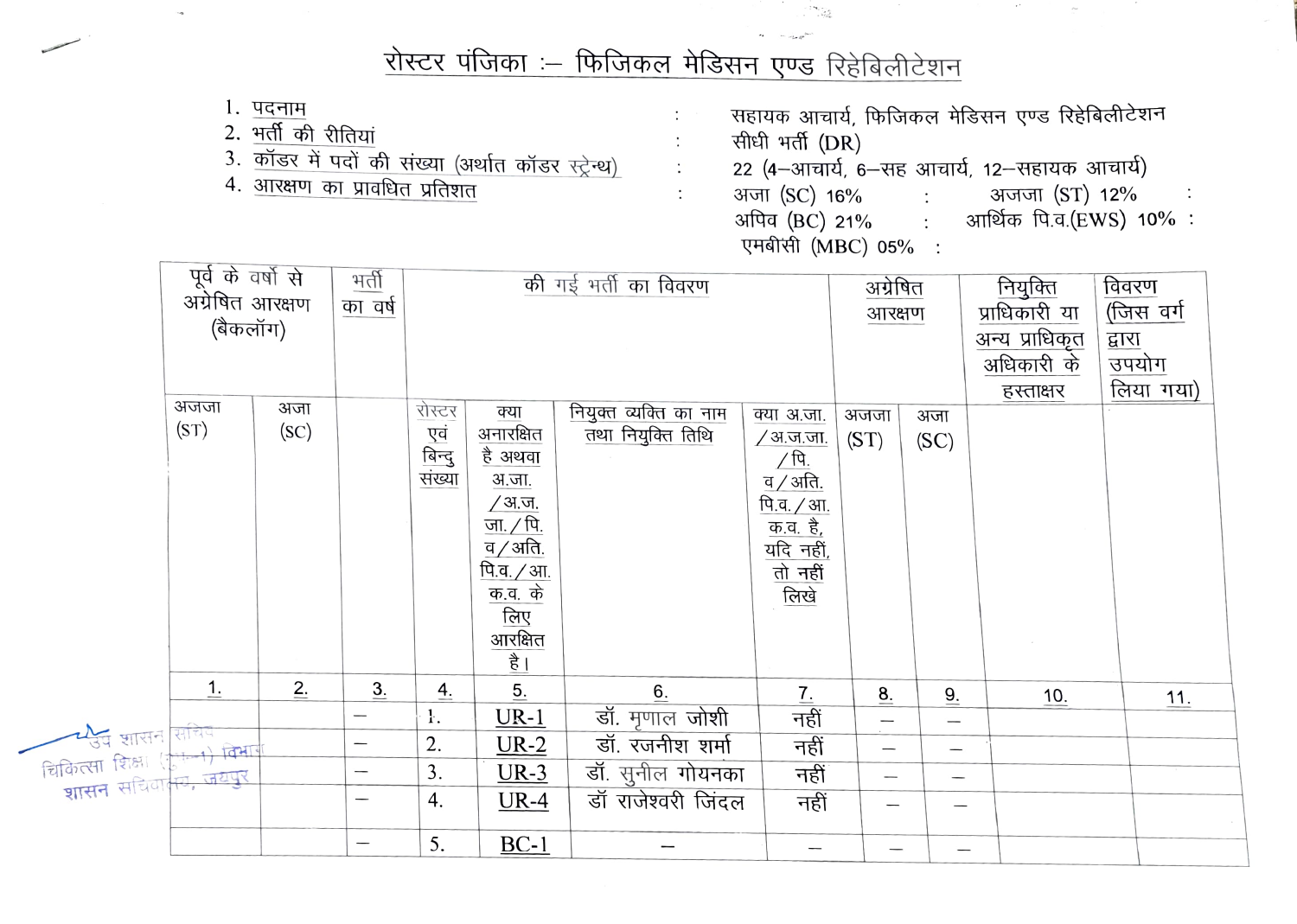|                                                                     | पूर्व के वर्षो से          | भर्ती         | की गई भर्ती का विवरण     |                         |                                                                      |                        |                                                                                                                                                                                                                                                                 | अग्रेषित                        | नियुक्ति                        | विवरण          |           |
|---------------------------------------------------------------------|----------------------------|---------------|--------------------------|-------------------------|----------------------------------------------------------------------|------------------------|-----------------------------------------------------------------------------------------------------------------------------------------------------------------------------------------------------------------------------------------------------------------|---------------------------------|---------------------------------|----------------|-----------|
|                                                                     | अग्रेषित आरक्षण<br>का वर्ष |               |                          |                         |                                                                      |                        | आरक्षण                                                                                                                                                                                                                                                          |                                 | प्राधिकारी या                   | (जिस वर्ग      |           |
|                                                                     |                            | (बैकलॉग)      |                          |                         |                                                                      |                        |                                                                                                                                                                                                                                                                 |                                 |                                 | अन्य प्राधिकृत | द्वारा    |
|                                                                     |                            |               |                          |                         |                                                                      |                        |                                                                                                                                                                                                                                                                 |                                 |                                 | अधिकारी के     | उपयोग     |
|                                                                     |                            |               |                          |                         |                                                                      |                        |                                                                                                                                                                                                                                                                 |                                 |                                 | हस्ताक्षर      | लिया गया) |
|                                                                     | अजजा                       | अजा           |                          | रोस्टर                  | क्या                                                                 | नियुक्त व्यक्ति का नाम | क्या अ.जा.                                                                                                                                                                                                                                                      | अजजा                            | अजा                             |                |           |
|                                                                     | (ST)                       | ( <b>SC</b> ) |                          | एवं<br>बिन्दु<br>संख्या | अनारक्षित                                                            | तथा नियुक्ति तिथि      | <u>/ अ.ज.जा.</u>                                                                                                                                                                                                                                                | (ST)                            | (SC)                            |                |           |
|                                                                     |                            |               |                          |                         | है अथवा                                                              |                        | $\frac{1}{\sqrt{q}}$<br>$\frac{q}{q}$ , अति<br>$\frac{q}{q}$ , अति<br>$\frac{q}{q}$ , अति<br>$\frac{q}{q}$ , सर्दि, सर्दि, सर्दि, सर्दि, सर्दि, सर्दि, सर्दि, सर्दि, सर्दि, सर्दि, सर्दि, सर्दि, सर्दि, सर्दि, सर्दि, सर्दि, सर्दि, सर्दि, सर्दि, सर्दि, सर्दि, |                                 |                                 |                |           |
|                                                                     |                            |               |                          |                         | <u>अ.जा.</u>                                                         |                        |                                                                                                                                                                                                                                                                 |                                 |                                 |                |           |
|                                                                     |                            |               |                          |                         |                                                                      |                        |                                                                                                                                                                                                                                                                 |                                 |                                 |                |           |
|                                                                     |                            |               |                          |                         | <u>/ अ.ज.</u><br>जा./पि.<br>ब/अति.                                   |                        |                                                                                                                                                                                                                                                                 |                                 |                                 |                |           |
|                                                                     |                            |               |                          |                         |                                                                      |                        | <u>तो नहीं</u><br>लिखे                                                                                                                                                                                                                                          |                                 |                                 |                |           |
|                                                                     |                            |               |                          |                         |                                                                      |                        |                                                                                                                                                                                                                                                                 |                                 |                                 |                |           |
|                                                                     |                            |               |                          |                         |                                                                      |                        |                                                                                                                                                                                                                                                                 |                                 |                                 |                |           |
|                                                                     |                            |               |                          |                         | <u>नि.व. / आ.</u><br>क.व. के<br><u>लिए</u><br>आरक्षित<br><u>है  </u> |                        |                                                                                                                                                                                                                                                                 |                                 |                                 |                |           |
|                                                                     |                            |               |                          |                         |                                                                      | डॉ. नितिन पाण्डे       | नहीं                                                                                                                                                                                                                                                            |                                 |                                 |                |           |
|                                                                     |                            |               | 2011                     | 6.                      | $UR-5$                                                               | डॉ. ज्योति गोठवाल      |                                                                                                                                                                                                                                                                 |                                 |                                 |                |           |
|                                                                     |                            |               | 2011                     | 7.                      | $SC-1$                                                               | डॉ. ओमप्रकाश           | अजा $-1$<br>नहीं                                                                                                                                                                                                                                                | $\qquad \qquad -$               |                                 |                |           |
|                                                                     |                            |               | 2011                     | 8.                      | $UR-6$                                                               |                        |                                                                                                                                                                                                                                                                 |                                 |                                 |                |           |
|                                                                     |                            |               | 2011                     | 9.                      | $ST-1$                                                               | डॉ. महेश कुमार मीणा    | अजजा $-1$                                                                                                                                                                                                                                                       |                                 |                                 |                |           |
|                                                                     |                            |               |                          | 10.                     | $BC-2$                                                               |                        |                                                                                                                                                                                                                                                                 |                                 |                                 |                |           |
|                                                                     |                            |               | $\overline{\phantom{0}}$ | 11.                     | EWS-1                                                                | डॉ. केशव देव           | नहीं                                                                                                                                                                                                                                                            | $\overbrace{\qquad \qquad }$    |                                 |                |           |
|                                                                     |                            |               | 2011                     | 12.                     | $UR-7$                                                               |                        |                                                                                                                                                                                                                                                                 | $\overline{\phantom{0}}$        |                                 |                |           |
|                                                                     |                            |               |                          | 13.                     | $SC-2$                                                               |                        | $\overline{\phantom{m}}$                                                                                                                                                                                                                                        | $\overline{\phantom{m}}$        | $\overline{1}$                  |                |           |
|                                                                     |                            |               | 2013                     | 14.                     | $UR-8$                                                               | डॉ. महिमा अग्रवाल      | नहीं                                                                                                                                                                                                                                                            | $\overbrace{\qquad \qquad }^{}$ | $\overbrace{\qquad \qquad }^{}$ |                |           |
|                                                                     |                            |               | $\overline{\phantom{a}}$ | 15.                     | $BC-3$                                                               |                        | $\overline{\phantom{0}}$                                                                                                                                                                                                                                        | $\overline{\phantom{m}}$        |                                 |                |           |
|                                                                     |                            |               | 2013                     | 16.                     | $UR-9$                                                               | डॉ. आस्था पाटनी        | नहीं                                                                                                                                                                                                                                                            | $\overline{\phantom{m}}$        | $\overbrace{\qquad \qquad }^{}$ |                |           |
|                                                                     |                            |               | $\overline{\phantom{0}}$ | 17.                     | $ST-2$                                                               |                        | $\overline{\phantom{0}}$                                                                                                                                                                                                                                        | $\overline{1}$                  | $\overline{\phantom{m}}$        |                |           |
| $2\sqrt{\frac{3}{\sqrt{3121}}\cdot\frac{1000}{(231-1)\sqrt{211}}}}$ |                            |               | 2013                     | 18.                     | $UR-10$                                                              | डॉ. गोविन्द सिंह       | $\overline{\phantom{0}}$                                                                                                                                                                                                                                        | $\overline{\phantom{0}}$        | $\overline{\phantom{0}}$        |                |           |
|                                                                     |                            |               | $\overline{\phantom{0}}$ | 19.                     | $SC-3$                                                               |                        | $\overbrace{\qquad \qquad }^{}$                                                                                                                                                                                                                                 | $\overline{\phantom{m}}$        | $\overline{1}$                  |                |           |
|                                                                     |                            |               | 2021                     | 20.                     | $BC-4$                                                               | डॉ. तृप्ति स्वामी      | अपिव–1                                                                                                                                                                                                                                                          |                                 | $\overline{\phantom{0}}$        |                |           |

 $\sim$  100  $\mu$  m  $^{-1}$